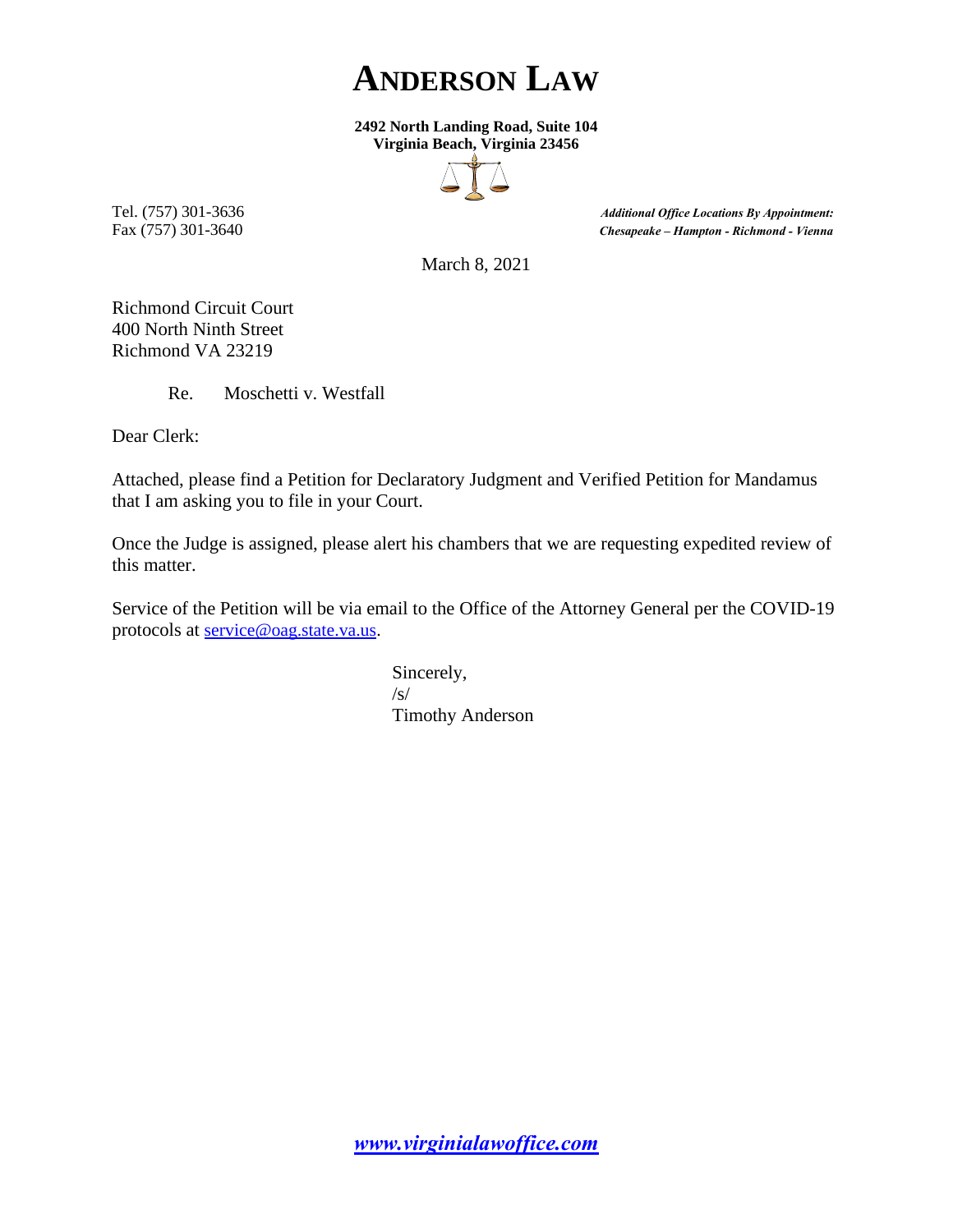| <b>COVER SHEET FOR FILING CIVIL ACTIONS</b>                                                                                           |                                                     |                                                                                                                                               |  |
|---------------------------------------------------------------------------------------------------------------------------------------|-----------------------------------------------------|-----------------------------------------------------------------------------------------------------------------------------------------------|--|
| <b>COMMONWEALTH OF VIRGINIA</b>                                                                                                       |                                                     | (CLERK'S OFFICE USE ONLY)                                                                                                                     |  |
| Richmond                                                                                                                              |                                                     |                                                                                                                                               |  |
| Jennifer Moschetti<br>PLAINTIFF(S)                                                                                                    |                                                     | DEFENDANT(S)                                                                                                                                  |  |
| the following civil action. (Please indicate by checking box that most closely identifies the claim being asserted or relief sought.) |                                                     | I, the undersigned [ ] plaintiff [ ] defendant [ ] attorney for [ ] plaintiff [ ] defendant hereby notify the Clerk of Court that I am filing |  |
| <b>GENERAL CIVIL</b>                                                                                                                  | <b>ADMINISTRATIVE LAW</b>                           | PROBATE/WILLS AND TRUSTS                                                                                                                      |  |
| <b>Subsequent Actions</b>                                                                                                             | [ ] Appeal/Judicial Review of Decision of           | [ ] Accounting                                                                                                                                |  |
| [ ] Claim Impleading Third Party Defendant                                                                                            | (select one)                                        | [ ] Aid and Guidance                                                                                                                          |  |
| [ ] Monetary Damages                                                                                                                  | [ ] ABC Board                                       | [ ] Appointment (select one)                                                                                                                  |  |
| [ ] No Monetary Damages                                                                                                               | [ ] Board of Zoning                                 | [ ] Guardian/Conservator                                                                                                                      |  |
| [ ] Counterclaim                                                                                                                      | [ ] Compensation Board                              | [ ] Standby Guardian/Conservator                                                                                                              |  |
| [ ] Monetary Damages                                                                                                                  | [ ] DMV License Suspension                          | [ ] Custodian/Successor Custodian (UTMA)                                                                                                      |  |
| [ ] No Monetary Damages                                                                                                               | [ ] Employee Grievance Decision                     | [ ] Trust (select one)                                                                                                                        |  |
| [ ] Cross Claim                                                                                                                       | [ ] Employment Commission                           | [ ] Impress/Declare/Create                                                                                                                    |  |
| [ ] Interpleader                                                                                                                      | [ ] Local Government                                | [ ] Reformation                                                                                                                               |  |
| [] Reinstatement (other than divorce or                                                                                               | [ ] Marine Resources Commission                     | [ ] Will (select one)                                                                                                                         |  |
| driving privileges)                                                                                                                   | [ ] School Board                                    | [ ] Construe                                                                                                                                  |  |
| [ ] Removal of Case to Federal Court                                                                                                  | [ ] Voter Registration                              | [ ] Contested                                                                                                                                 |  |
| <b>Business &amp; Contract</b>                                                                                                        | [ ] Other Administrative Appeal                     |                                                                                                                                               |  |
| [ ] Attachment                                                                                                                        |                                                     | <b>MISCELLANEOUS</b>                                                                                                                          |  |
| [ ] Confessed Judgment<br>[ ] Contract Action                                                                                         | <b>DOMESTIC/FAMILY</b>                              | [ ] Amend Death Certificate                                                                                                                   |  |
|                                                                                                                                       | [ ] Adoption                                        | [ ] Appointment (select one)                                                                                                                  |  |
| [ ] Contract Specific Performance                                                                                                     | [ ] Adoption – Foreign                              | [ ] Church Trustee                                                                                                                            |  |
| [ ] Detinue<br>[ ] Garnishment                                                                                                        | [ ] Adult Protection                                | [ ] Conservator of Peace                                                                                                                      |  |
| <b>Property</b>                                                                                                                       | [ ] Annulment                                       | [ ] Marriage Celebrant                                                                                                                        |  |
| [ ] Annexation                                                                                                                        | [ ] Annulment – Counterclaim/Responsive             | [ ] Approval of Transfer of Structured<br>Settlement                                                                                          |  |
| [ ] Condemnation                                                                                                                      | Pleading<br>[ ] Child Abuse and Neglect - Unfounded | [ ] Bond Forfeiture Appeal                                                                                                                    |  |
| [ ] Ejectment                                                                                                                         | Complaint                                           | [X] Declaratory Judgment                                                                                                                      |  |
| [ ] Encumber/Sell Real Estate                                                                                                         | [ ] Civil Contempt                                  | [ ] Declare Death                                                                                                                             |  |
| [ ] Enforce Vendor's Lien                                                                                                             | [ ] Divorce (select one)                            | [ ] Driving Privileges (select one)                                                                                                           |  |
| [ ] Escheatment                                                                                                                       | [ ] Complaint – Contested*                          | [ ] Reinstatement pursuant to § 46.2-427                                                                                                      |  |
| [ ] Establish Boundaries                                                                                                              | [ ] Complaint – Uncontested*                        | [ ] Restoration – Habitual Offender or $3^{\text{rd}}$                                                                                        |  |
| [ ] Landlord/Tenant                                                                                                                   | [ ] Counterclaim/Responsive Pleading                | Offense                                                                                                                                       |  |
| [ ] Unlawful Detainer                                                                                                                 | $\lceil \; \rceil$ Reinstatement –                  | [ ] Expungement                                                                                                                               |  |
| [ ] Mechanics Lien                                                                                                                    | Custody/Visitation/Support/Equitable                | [ ] Firearms Rights – Restoration                                                                                                             |  |
| [ ] Partition                                                                                                                         | Distribution                                        | [ ] Forfeiture of Property or Money                                                                                                           |  |
| [ ] Quiet Title                                                                                                                       | [ ] Separate Maintenance                            | [] Freedom of Information                                                                                                                     |  |
| [ ] Termination of Mineral Rights                                                                                                     | [ ] Separate Maintenance Counterclaim               | [ ] Injunction                                                                                                                                |  |
| Tort                                                                                                                                  |                                                     | [ ] Interdiction                                                                                                                              |  |
| [ ] Asbestos Litigation                                                                                                               | <b>WRITS</b>                                        | [ ] Interrogatory                                                                                                                             |  |
| [ ] Compromise Settlement                                                                                                             | [ ] Certiorari                                      | [ ] Judgment Lien-Bill to Enforce                                                                                                             |  |
| [ ] Intentional Tort                                                                                                                  | [ ] Habeas Corpus                                   | [] Law Enforcement/Public Official Petition                                                                                                   |  |
| [ ] Medical Malpractice                                                                                                               | [ ] Mandamus                                        | [ ] Name Change                                                                                                                               |  |
| [ ] Motor Vehicle Tort                                                                                                                | [ ] Prohibition                                     | [ ] Referendum Elections                                                                                                                      |  |
| [ ] Product Liability                                                                                                                 | [ ] Quo Warranto                                    | [ ] Sever Order                                                                                                                               |  |
| [ ] Wrongful Death                                                                                                                    |                                                     | [ ] Taxes (select one)                                                                                                                        |  |
| [ ] Other General Tort Liability                                                                                                      |                                                     | [ ] Correct Erroneous State/Local                                                                                                             |  |
|                                                                                                                                       |                                                     | [ ] Delinquent                                                                                                                                |  |
|                                                                                                                                       |                                                     | [ ] Vehicle Confiscation                                                                                                                      |  |
|                                                                                                                                       |                                                     | [ ] Voting Rights - Restoration                                                                                                               |  |
|                                                                                                                                       |                                                     | [ ] Other (please specify)                                                                                                                    |  |
|                                                                                                                                       |                                                     |                                                                                                                                               |  |
| 03/08/2021                                                                                                                            | im Cendens                                          |                                                                                                                                               |  |
| <b>DATE</b>                                                                                                                           | [ ] PLAINTIFF<br>[ ] DEFENDANT                      | $\mathbf{x}$ ATTORNEY FOR<br>$[x]$ PLAINTIFF<br>[ ] DEFENDANT                                                                                 |  |
| <b>Timothy Anderson</b>                                                                                                               |                                                     |                                                                                                                                               |  |
| PRINT NAME                                                                                                                            |                                                     |                                                                                                                                               |  |

\*"Contested" divorce means any of the following matters are in dispute: grounds of divorce, spousal support and maintenance, child custody and/or visitation, child support, property distribution or debt allocation. An "Uncontested" divorce is filed on no fault grounds and none of the above issues are in dispute.

FORM CC-1416 (MASTER) PAGE ONE 07/16

ADDRESS/TELEPHONE NUMBER OF SIGNATOR ............................................................................................................................................ Virginia Beach VA 23456

2492 N. Landing Rd 104

............................................................................................................................................ EMAIL ADDRESS OF SIGNATOR (OPTIONAL)

timanderson@virginialawoffice.com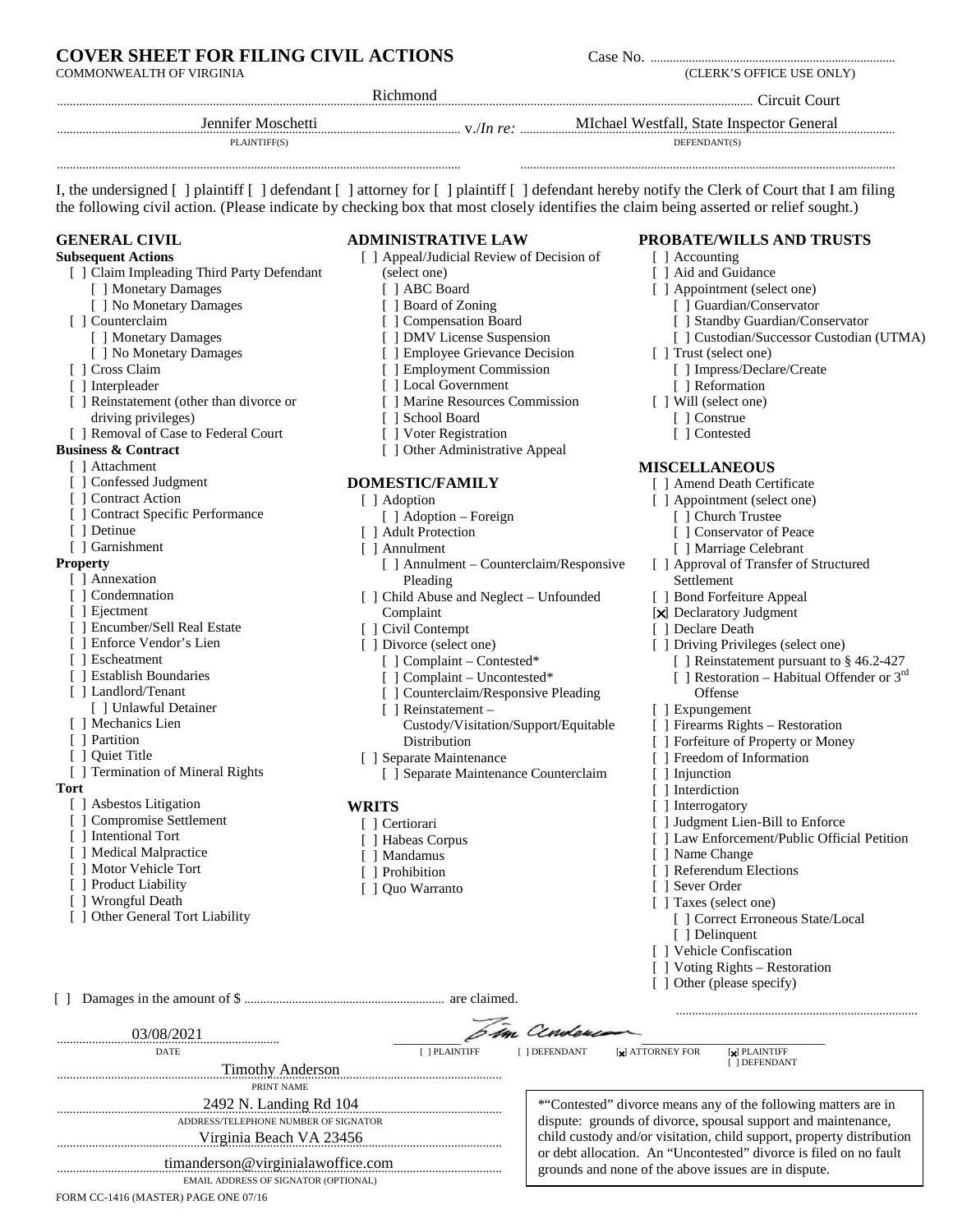#### **Civil Action Type Codes (Clerk's Office Use Only)**

| Annulment - Counterclaim/Responsive Pleading ACRP |  |
|---------------------------------------------------|--|
| Appeal/Judicial Review                            |  |
|                                                   |  |
|                                                   |  |
|                                                   |  |
|                                                   |  |
|                                                   |  |
| Employment Grievance Decision GRV                 |  |
|                                                   |  |
|                                                   |  |
|                                                   |  |
|                                                   |  |
|                                                   |  |
|                                                   |  |
| Appointment                                       |  |
|                                                   |  |
|                                                   |  |
| Custodian/Successor Custodian (UTMA) UTMA         |  |
|                                                   |  |
|                                                   |  |
| Standby Guardian/Conservator  STND                |  |
| Approval of Transfer of Structured Settlement SS  |  |
|                                                   |  |
|                                                   |  |
|                                                   |  |
|                                                   |  |
| Child Abuse and Neglect - Unfounded Complaint CAN |  |
|                                                   |  |
|                                                   |  |
| Claim Impleading Third Party Defendant -          |  |
| Monetary Damages/No Monetary Damages  CTP         |  |
|                                                   |  |
|                                                   |  |
|                                                   |  |
|                                                   |  |
|                                                   |  |
|                                                   |  |
| Counterclaim - Monetary Damages/No Monetary       |  |
|                                                   |  |
|                                                   |  |
|                                                   |  |
|                                                   |  |
|                                                   |  |
| Divorce                                           |  |
| Complaint - Contested/Uncontested DIV             |  |
| Counterclaim/Responsive Pleading  DCRP            |  |
| Reinstatement - Custody/Visitation/Support/       |  |
|                                                   |  |
| <b>Driving Privileges</b>                         |  |
| Reinstatement pursuant to § 46.2-427  DRIV        |  |
| Restoration - Habitual Offender or                |  |

| Judgment Lien - Bill to Enforce LIEN                  |  |
|-------------------------------------------------------|--|
|                                                       |  |
| Law Enforcement/Public Official Petition  LEP         |  |
|                                                       |  |
|                                                       |  |
|                                                       |  |
|                                                       |  |
|                                                       |  |
|                                                       |  |
| Permit, Unconstitutional Grant/Denial by Locality LUC |  |
|                                                       |  |
|                                                       |  |
|                                                       |  |
|                                                       |  |
| Reinstatement (Other than divorce or driving          |  |
|                                                       |  |
|                                                       |  |
| Restore Firearms Rights - Felony  RFRF                |  |
| Restore Firearms Rights - Review RFRR                 |  |
|                                                       |  |
| Separate Maintenance - Counterclaim/Responsive        |  |
|                                                       |  |
|                                                       |  |
|                                                       |  |
|                                                       |  |
| Taxes                                                 |  |
|                                                       |  |
|                                                       |  |
|                                                       |  |
|                                                       |  |
|                                                       |  |
| Uniform Foreign Country Money Judgments RFCJ          |  |
|                                                       |  |
|                                                       |  |
|                                                       |  |
|                                                       |  |
|                                                       |  |
| Writs                                                 |  |
|                                                       |  |
|                                                       |  |
|                                                       |  |
|                                                       |  |
|                                                       |  |
|                                                       |  |
|                                                       |  |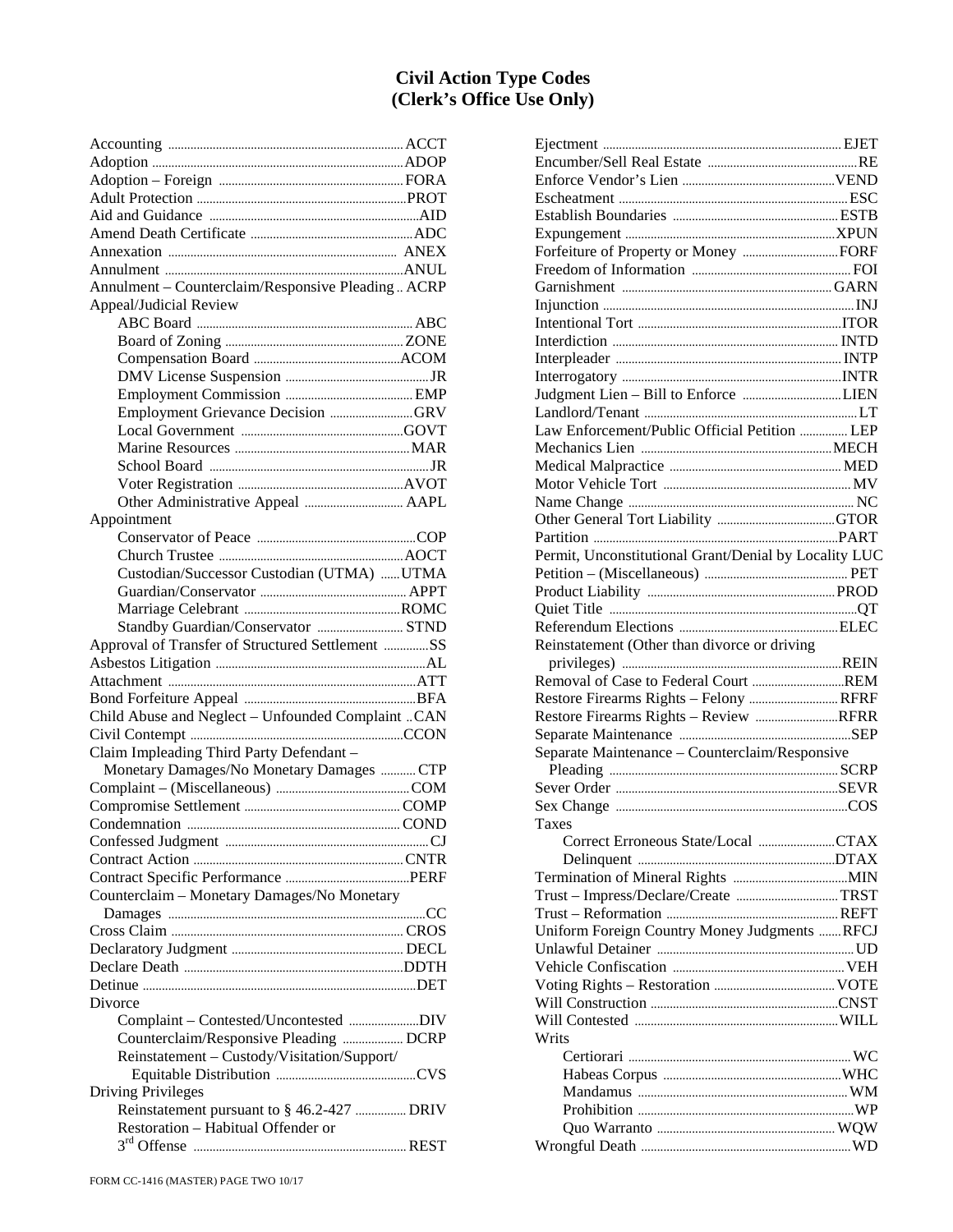#### VIRGINIA: IN THE CIRCUIT COURT FOR THE CITY OF RICHMOND

Jennifer A. Moschetti Petitioner v. Case No. Michael C. Westfall in his official capacity As State Inspector General Respondent

### **PETITION FOR DECLARATORY JUDGMENT VERIFIED PETITION FOR MANDAMUS**

This petition for Declaratory Judgment and Mandamus action is filed pursuant to §2.2- 3011 of the Code of Virginia. Due to the sensitive nature of the circumstances, the Mandamus Petition is intentionally written to disclose the most minimal nature of the facts and circumstances. Petitioner will file documents with this Court and give testimony regarding the specific details of the issues involved if the Court so directs.

#### **FACTS**

- 1. Jennifer A. Moschetti is an employee of the Commonwealth of Virginia, specifically employed as an investigator at the Office of the State Inspector General.
- 2. The Office of the State Inspector General operates primary operations in the City of Richmond, Virginia.
- 3. In 2020, Petitioner was assigned by Michael C. Westfall, State Inspector General to investigate multiple complaints of fraud and abuse involving the Virginia Parole Board.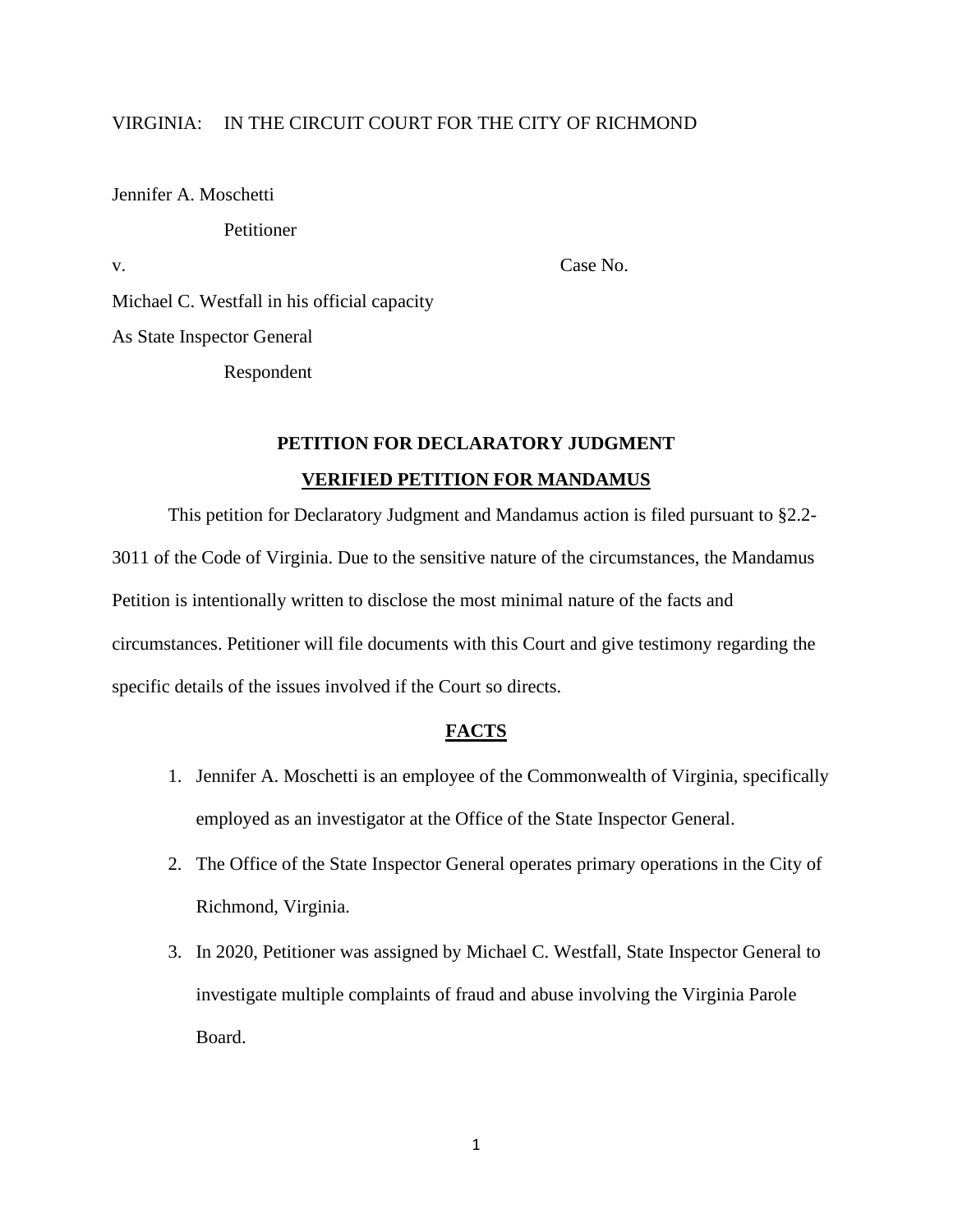- 4. The Petitioner faithfully performed her investigation in the numerous allegations of fraud and abuse as directed by her supervisor, State Inspector General Michael C. Westfall ("Westfall"). At all times during the investigation, Westfall supervised and collaborated with the Petitioner regarding various steps of the investigation.
- 5. Westfall certified findings of the Petitioner for seven offenders involving violations of policy and law by members of the Virginia Parole Board in granting parole to the following offenders (names redacted) DLB, IC, RDG, TXG, DMR, PS, and DKS.
- 6. State Inspector General Westfall further certified the findings of Petitioner for an additional offender (name redacted), VLM, with substantial violations of policy and law by members of the Virginia Parole Board in granting the parole of VLM which were detailed in a executive summarized 10-page report. That report was submitted by Westfall to the Office of the Attorney General where it was redacted and reduced to a six-page report.
- 7. The reports of the violations of the reports stated in paragraph 5 and the redacted report stated in paragraph 6 are known by the Petitioner to be in the possession, since September 2020, of the Office of Governor, The Office of the Attorney General (OAG) and the Office of the Secretary of Public Safety and Homeland Security.
- 8. In 2020, summarized reports detailing the violations of the Parole Board of DLB, IC, RDG, TXG, DMR, PS, DKS and VLM were released to member of the General Assembly by Westfall. Following those releases, the media obtained copies of some of the summarized reports.
- 9. Petitioner did not release any of her work product or documents to the media at any time.

2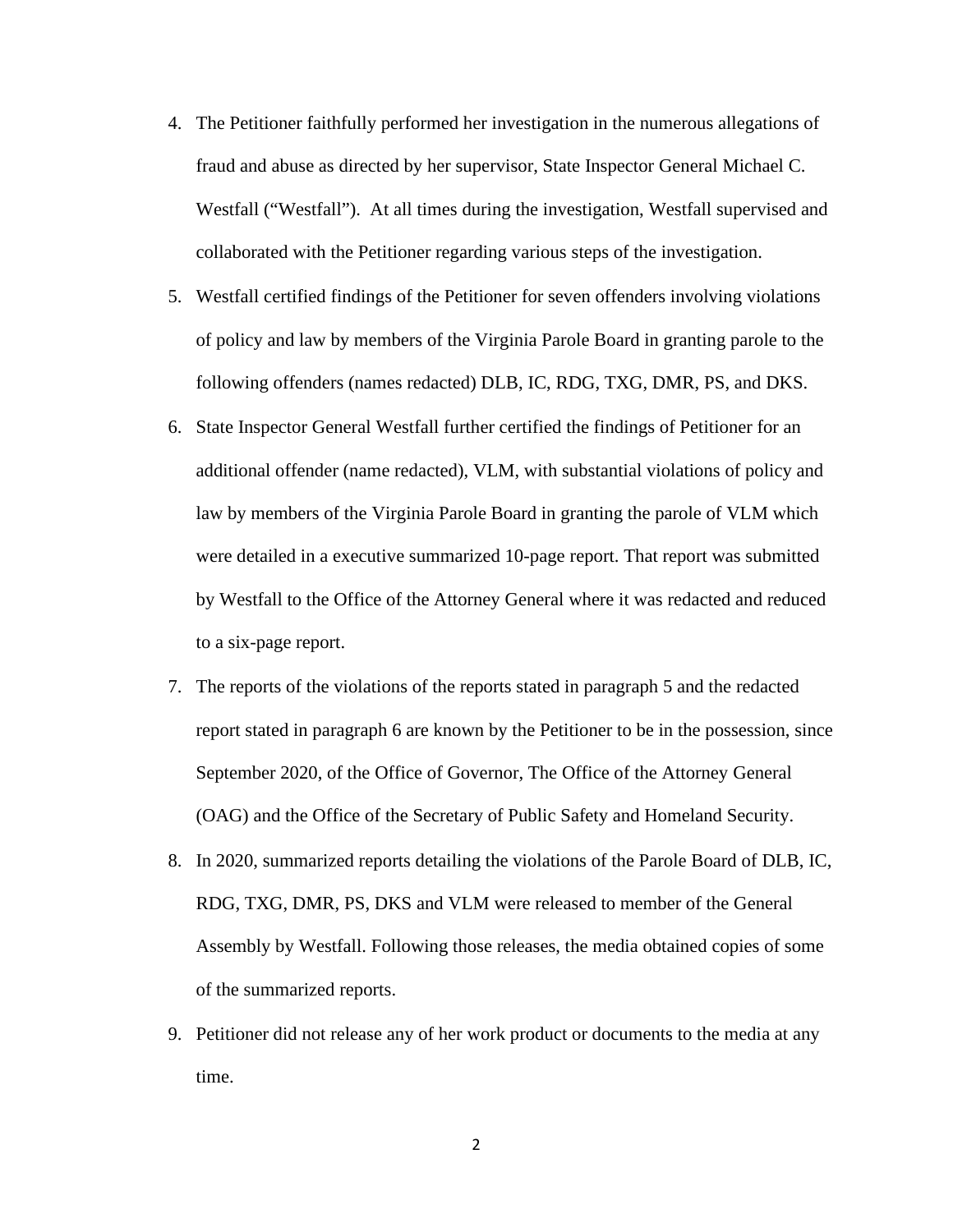- 10. During the Parole Board investigations, Petitioner was contacted by Federal Law Enforcement and was requested to cooperate with them regarding a federal investigation involving the circumstances of the Virginia Parole Board; Petitioner has fully cooperated with Federal Law Enforcement.
- 11. Shortly after the leak of the six-page redacted report regarding offender VLM, Petitioner was summonsed to the Office of the Governor where she was interrogated by various members of the administration regarding her reports, investigations and findings. At that meeting were Clark Mercer, Chief of Staff for Governor Ralph Northam; Brian Moran, Secretary of Public Safety and Homeland Security, State Inspector General Westfall, and others.
- 12. For over an hour, Petitioner and Westfall were hostility interrogated for the findings contained in the report regarding VLM by members of the administration based on the six-page report that had been redacted by the OAG and leaked to the media. Petitioner announced to members of the meeting that a more comprehensive report regarding VLM existed; however, State Inspector General Westfall refused to release his approved report to the administration.
- 13. The meeting contained in paragraph 11 and 12 was intended to intimidate the State Inspector General and the investigators tasked with making fact findings related to members of the Parole Board.
- 14. Following the meeting, State Inspector General Westfall spoke to Petitioner and explained that Westfall may lose his job for the work product regarding the VLM investigation. This apprehension by her supervisor placed Petitioner in substantial fear of losing her job as the primary investigator on the Parole Board matter.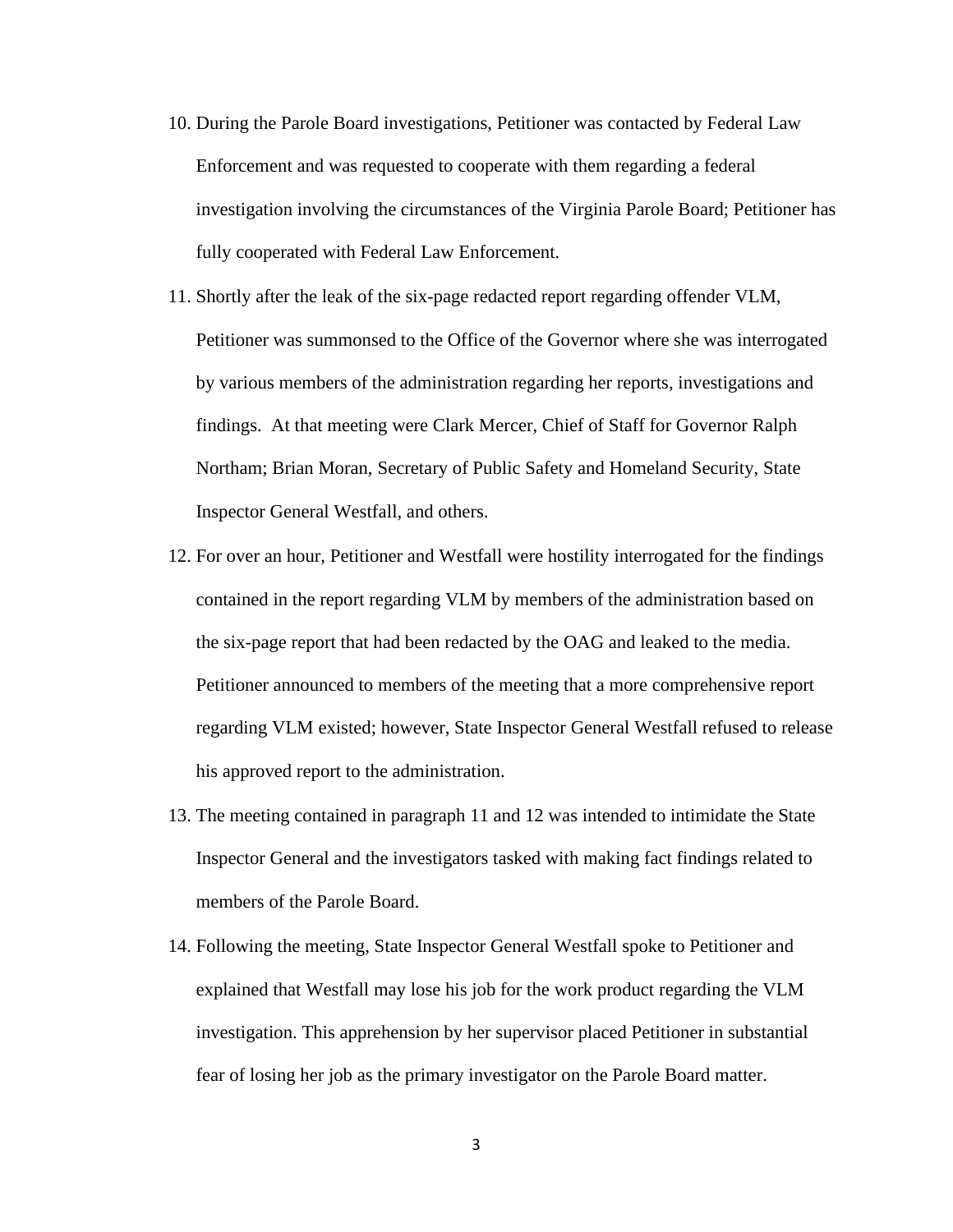- 15. The investigation into the Parole Board continued. Petitioner submitted additional reports to Westfall but those additional reports of additional misconduct have not been released to members of the Northam Administration.
- 16. In February 2021, the full 14-page VLM report was leaked to the media. The 14-page report was an earlier draft of Petitioner's work product. The report contained substantial facts and findings of serious wrongdoing by members of the Parole Board previously omitted at the direction of the Office of the Attorney General.
- 17. Petitioner did not leak the report to the media then or at any other time.
- 18. Following the leak of the 14-page report, Westfall then publicly announced that the Virginia State Police would be conducting an investigation into discovering the person who leaked the documents.<sup>1</sup>
- 19. Petitioner having already cooperated with Federal Law Enforcement and being the author of the report that was leaked feared she was now going to be used as a scapegoat for cooperating with law enforcement based on the announcement of the Virginia State Police investigation by Westfall and the previous hostile in-person meeting described in paragraph 11-12 with senior leadership of the Northam administration as well as Westfall's comments that he believed he was also going to be fired as a result of the investigation of the Parole Board.
- 20. On Wednesday, March 3, 2021, Petitioner released a partial copy of her file to leadership of the General Assembly, as a defined Appropriate Authority under the Virginia Whistle Blower Act and identified herself anonymously through the

<sup>1</sup> https://apnews.com/article/richmond-ralph-northam-virginia-a3a0a4573234f9dd8a01b449d0fa0978

https://www.wtvr.com/news/problem-solvers/problem-solvers-investigations/email-shows-osig-shared-paroleboard-report-with-attorney-generals-office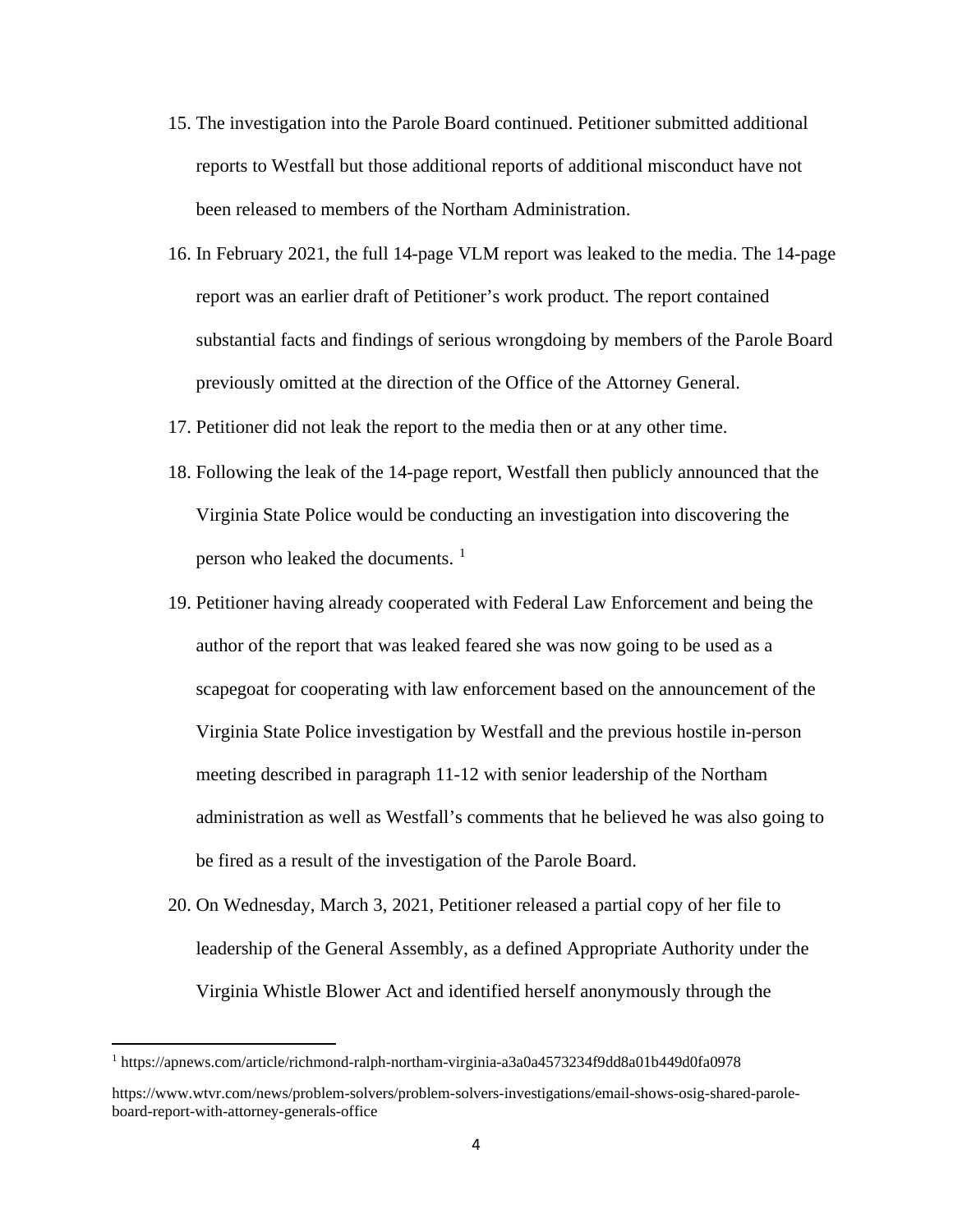undersigned counsel as a Whistle Blower. The release contained the full reports of DLB, IC, RDG, TXG, DMR, PS, DKS and VLM, as well as other facts and circumstances detailing additional violations by the Parole Board which are not being stated at this time for confidentiality reasons.

- 21. On Friday, March 5, 2021, Petitioner received a home visit by Katrina Goodman, Chief of Investigations and Rich Scholl, Investigations Manager, both employed by the Office of the State Inspector General who hand delivered the attached letter authored by Corrine Louden placing the petitioner on pre-disciplinary leave with pay pending an investigation into alleged misconduct. Petitioners work laptop was seized as well as the Petitioners employee access card.
- 22. On March 5, 2021, Petitioner through counsel sent a letter to State Inspector General Westfall and Deputy Inspector General Louden unmasking herself as a Whistle Blower and demanding retraction of the threat of "pre-disciplinary" leave for "alleged misconduct."
- 23. As of the timing of this Petitioner, the Petitioner remains of "pre-disciplinary" leave.

#### **COUNT 1**

I. Petitioner has been subjected to retaliatory actions for conduct as a whistle blower which is protected under Virginia Code §2.2-3011.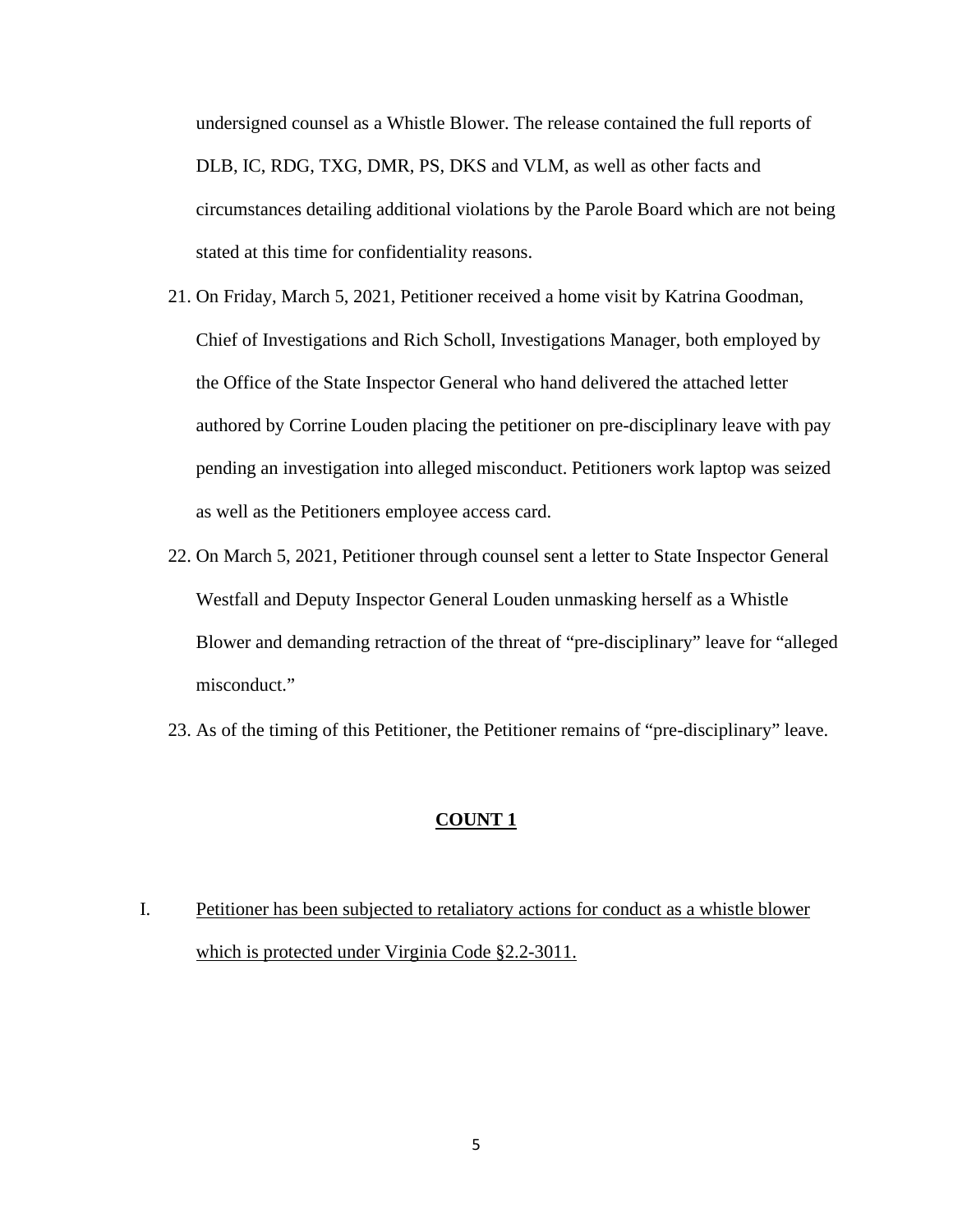- 24. Virginia Code §2.2-3011(A) states: *No employer may discharge, threaten, or otherwise discriminate or retaliate against a whistle blower whether acting on his own or through a person acting on his behalf or under his direction*.
- 25. Petitioner has, in good faith, cooperated by request with Federal Law Enforcement.
- 26. Petitioner has, in good faith, reported alleged misconduct by State Inspector General Westfall evidencing his failure to publish additional violations of the Parole to an Appropriate Authority, namely the leadership of the Virginia General Assembly.
- 27. Petitioner has, in good faith, reported alleged misconduct of the Office of the Attorney General in redacting substantial sustained facts and circumstances of the VLM report to conceal the findings of the State Inspector General from other members of the Northam Administration to an Appropriate Authority, namely the leadership of the Virginia General Assembly.
- 28. Petitioner has, in good faith, reported alleged misconduct of the Office of Public Safety and Homeland Security and the Office of the Governor for failing to take actions to correct the wrongdoing of the Parole Board to an Appropriate Authority, namely the leadership of the Virginia General Assembly.
- 29. Petitioner has neither communicated with the media nor released any information, documents or otherwise to the media at any time.
- 30. State Inspector General Westfall has been on notice that that Petitioner is a protected whistle blower, protected by applicable provisions of the Virginia Code, and continues to threaten retaliation against Petitioner in violation of law.
- 31. State Inspector General Westfall is harassing Petitioner by threating Virginia State Police investigations to the media and suspending her under the auspices of a "pre-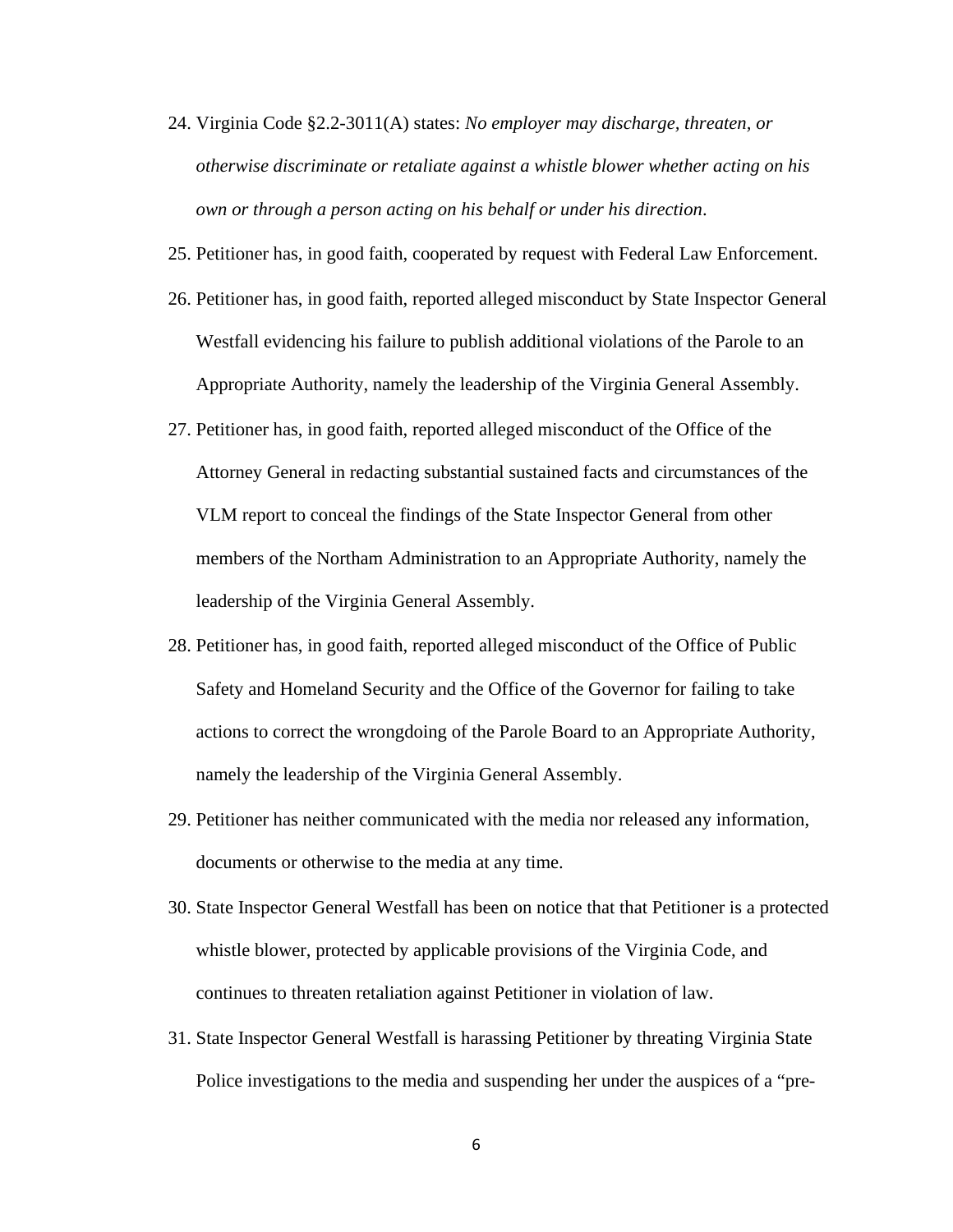disciplinary" investigation for "alleged misconduct" in violation of her rights as a protected whistle blower in an effort to insulate his own position as State Inspector General.

Accordingly, the Petitioner moves this Court for the following relief:

- 1. Declaring that Petitioner is a protected whistle blower.
- 2. Ordering State Inspector General Westfall to immediately reinstate Petitioner to her previous employment status.
- 3. Ordering State Inspector General Westfall to cease and desist in threats and harassment, publicly and privately, of retaliation for Petitioner's lawful disclosure to Federal Law Enforcement and the leadership of the General Assembly.
- 4. To grant any other relief as may be appropriate to further the intent and integrity of whistle blower protections provided by the Virginia Code.

Respectfully Submitted,

Jennifer A. Moschetti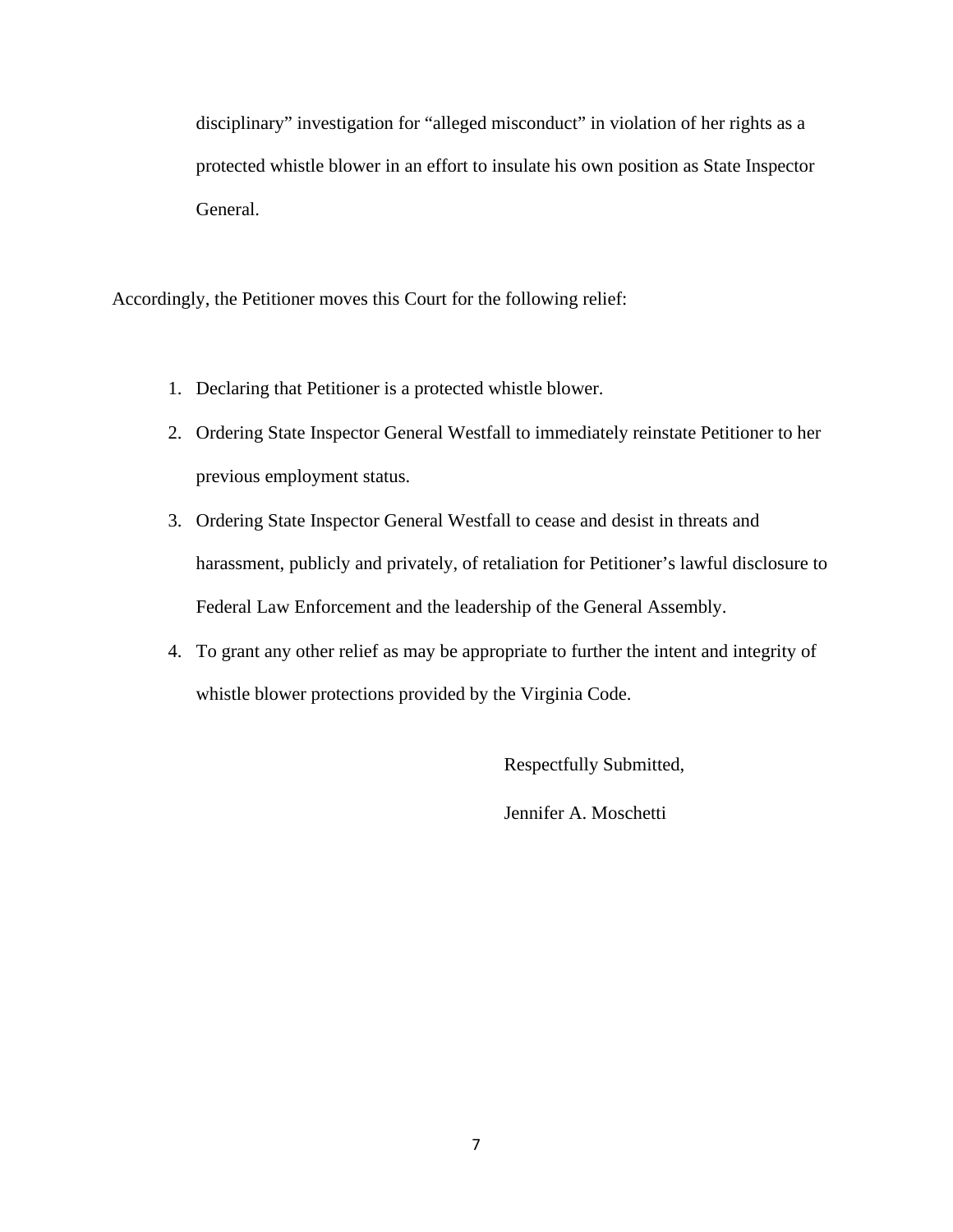$By: \overrightarrow{\delta m}$  Con

Counsel

Timothy Anderson Anderson & Associates, PC 2492 N. Landing Rd 104 Virginia Beach VA 23456 757-301-3636 VSB 43803

I have reviewed and verified the above Petition for Mandamus and state it is true and correct to the best of my knowledge information and belief.

IOSC Jennifer Mosch

Vrrginia  $City/Country$  of:  $H$  and  $OVE$   $\uparrow$ 

Subscribed and sworn by me, Jennifer Moschetti, this **Quality of March 2021**.

Jotary Public

 $My$  Commission Expires  $7/3$  | 24 2

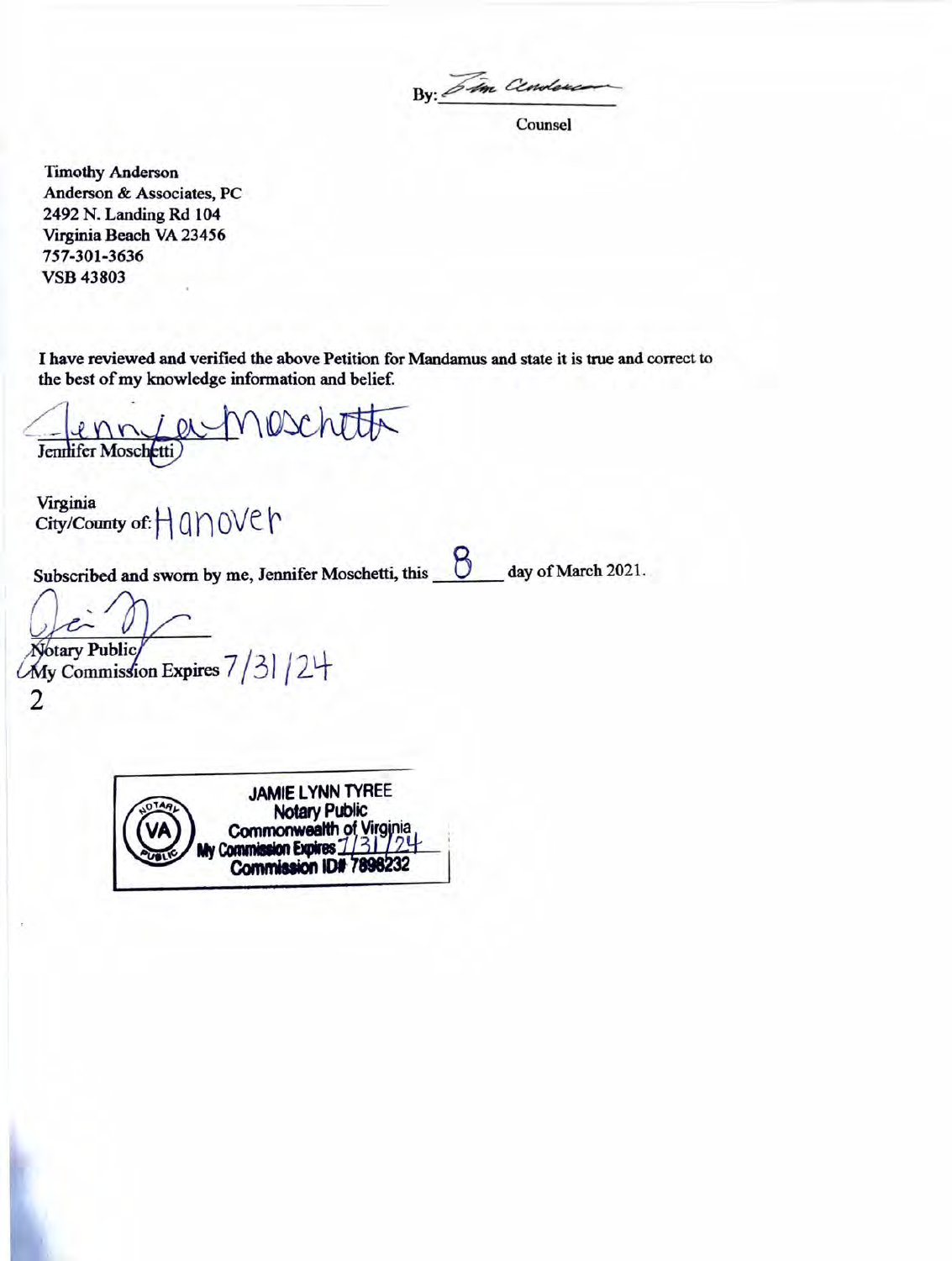

## COMMONWEALTH OF VIRGINIA Office of the State Inspector General

Michael C. Westfall, CPA **State Inspector General** 

P.O. Box 1151 Richmond, Virginia 23218 Telephone (804) 625-3255 Fax (804) 786-2341 www.osig.virginia.gov

March 5, 2021

Ms. Jennifer A. Moschetti 8090 Brisbooke Court Mechanicsville, Virginia 23116-2750

Dear Ms. Moschetti:

This letter is to inform you that you are being placed on pre-disciplinary leave with pay, pending an agency administrative investigation effective immediately. This is because your presence at the worksite may hamper the agency's internal investigation into alleged misconduct on your part that is related to the nature of your job and/or the agency's mission.

During this pre-disciplinary leave period, you are not to report to your normal worksite, any associated work site of the Office of the State Inspector General, or access any agency systems to perform any work duties associated with your positon. In accordance with DHRM Policy 1.60-Standards of Conduct, this predisciplinary leave should not exceed fifteen workdays. However, if at the end of fifteen workdays, there has been no resolution to this investigation, the agency has the option to extend pre-disciplinary leave with pay for a specified period of time as determined by me.

This is a very serious matter and until this matter is resolved, you are not to email or contact employees of the Office of the State Inspector General regarding the investigation of this matter, or agency business. If you need assistance with document retrieval or have any questions related to these matters, you are to contact Derek T. Mountford, Human Resource Client Manager at 804-225-2729, 804-229-3166, or by email at derek.mountford@dhrm.virginia.gov.

Sincerely,

Corrine A. Louden **Deputy Inspector General** 

Michael C. Westfall, OSIG State Inspector General cc: Derek T. Mountford, DHRM Human Resource Client Manager